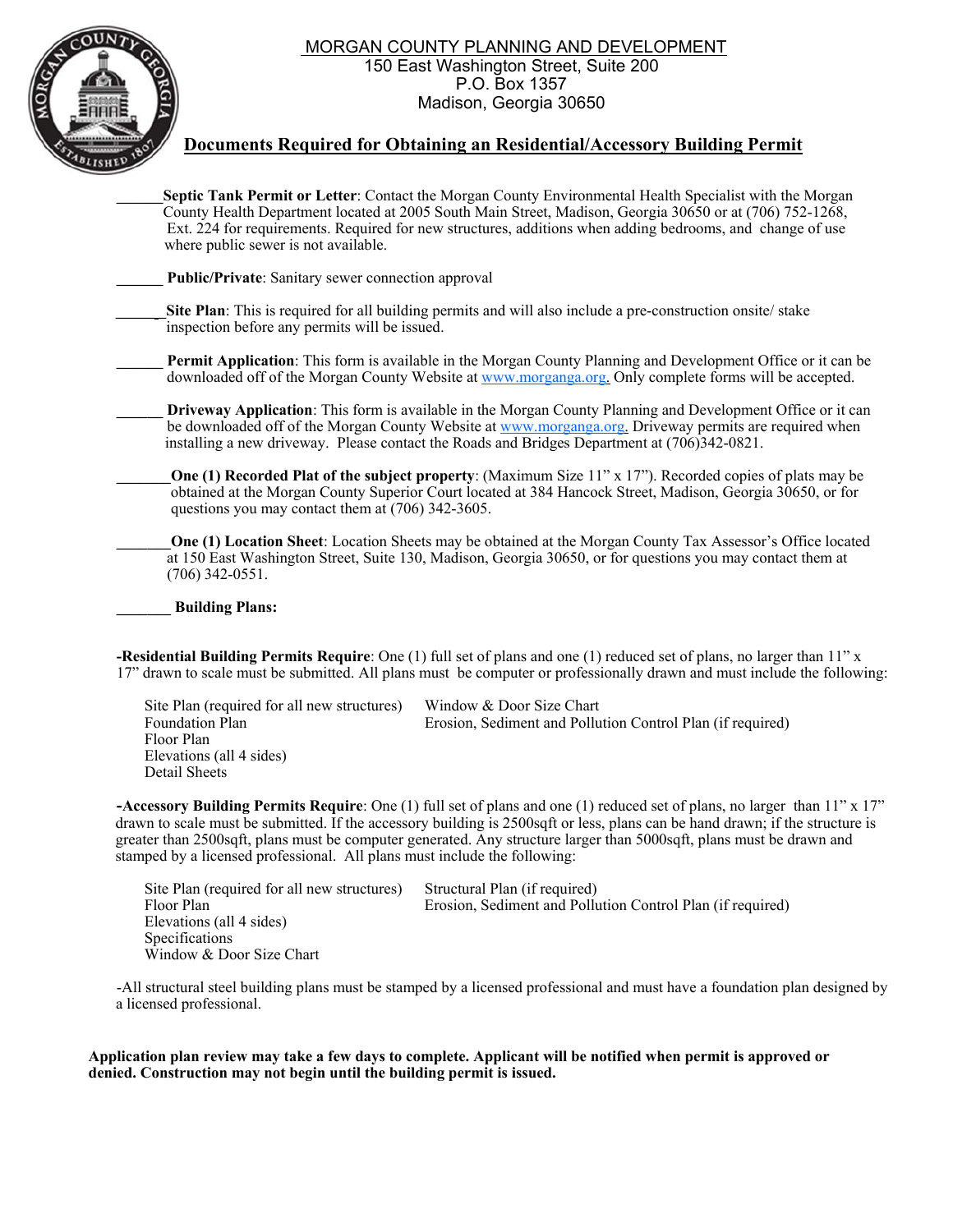

### **MORGAN COUNTY PLANNING AND DEVELOPMENT Post Office Box 1357 150 East Washington Street, Suite 200 Madison, Georgia 30650 (706) 342-4373 Office (706) 343-6455 Fax**

#### **Residential/Accessory Building Permit Application (ALL APPLICATIONS HAVE TO BE FILLED OUT COMPLETELY IN ORDER TO BE PROCESSED)**

# **Property Owners Information**

| Property Owner's Name:                                                                                                                      | Cell phone#:                                                                                                               |                                                                                                                    |                                                                                                          |  |  |  |  |
|---------------------------------------------------------------------------------------------------------------------------------------------|----------------------------------------------------------------------------------------------------------------------------|--------------------------------------------------------------------------------------------------------------------|----------------------------------------------------------------------------------------------------------|--|--|--|--|
| Address:                                                                                                                                    | Home phone#:                                                                                                               |                                                                                                                    |                                                                                                          |  |  |  |  |
| City:                                                                                                                                       | State:<br>Zip Code:                                                                                                        |                                                                                                                    |                                                                                                          |  |  |  |  |
| Email Address:                                                                                                                              |                                                                                                                            |                                                                                                                    |                                                                                                          |  |  |  |  |
| <b>Property Location</b>                                                                                                                    |                                                                                                                            |                                                                                                                    |                                                                                                          |  |  |  |  |
| Project Name:                                                                                                                               | Jurisdiction:                                                                                                              |                                                                                                                    |                                                                                                          |  |  |  |  |
| Property Address:                                                                                                                           |                                                                                                                            |                                                                                                                    |                                                                                                          |  |  |  |  |
| City:                                                                                                                                       | Zip Code:<br>State:                                                                                                        |                                                                                                                    |                                                                                                          |  |  |  |  |
| Nearest Intersection or<br>Address:                                                                                                         |                                                                                                                            |                                                                                                                    |                                                                                                          |  |  |  |  |
| Name of Subdivision:<br>(if applicable)                                                                                                     | $Lot#$ :                                                                                                                   |                                                                                                                    |                                                                                                          |  |  |  |  |
|                                                                                                                                             | <b>All Contractors Must Provide a copy of State Contractor's and Business License</b>                                      |                                                                                                                    |                                                                                                          |  |  |  |  |
| <b>Contractors Information</b>                                                                                                              |                                                                                                                            |                                                                                                                    |                                                                                                          |  |  |  |  |
| Contractor's Name:                                                                                                                          | Cell phone #:                                                                                                              |                                                                                                                    |                                                                                                          |  |  |  |  |
| Contractor's Address:                                                                                                                       |                                                                                                                            | Office #:<br>Fax #:                                                                                                |                                                                                                          |  |  |  |  |
| City:                                                                                                                                       | State:                                                                                                                     | Zip Code:                                                                                                          |                                                                                                          |  |  |  |  |
| Email Address:                                                                                                                              |                                                                                                                            |                                                                                                                    |                                                                                                          |  |  |  |  |
| State Certification #:                                                                                                                      | Expiration date:                                                                                                           |                                                                                                                    |                                                                                                          |  |  |  |  |
| Occupational Tax #:                                                                                                                         | <b>Issuing County:</b>                                                                                                     |                                                                                                                    |                                                                                                          |  |  |  |  |
| Project Managers Name:                                                                                                                      | Telephone #:                                                                                                               |                                                                                                                    |                                                                                                          |  |  |  |  |
|                                                                                                                                             | Type of Building Permit Requested: (Check all that apply)                                                                  |                                                                                                                    |                                                                                                          |  |  |  |  |
| $\Box$ Addition & Remodel<br>$\Box$ Addition<br>$\Box$ Accessory Building<br>$\Box$ Accessory Dwelling<br>□ Aircraft Hanger<br>Explanation: | $\Box$ Apartment Building<br>$\Box$ Carport<br>$\Box$ Condominium<br>□ DCA Modular Home<br>$\Box$ Existing Home Relocation | □ Existing Permit Renewal<br>Garage<br>□ Pool House<br><b>Single Family Dwelling</b><br>$\Box$ Two Family Dwelling | $\Box$ Swimming Pool<br>$\Box$ Town Home<br>□ Remodel<br>$\Box$ Retaining Wall<br>$\Box$ Other (Explain) |  |  |  |  |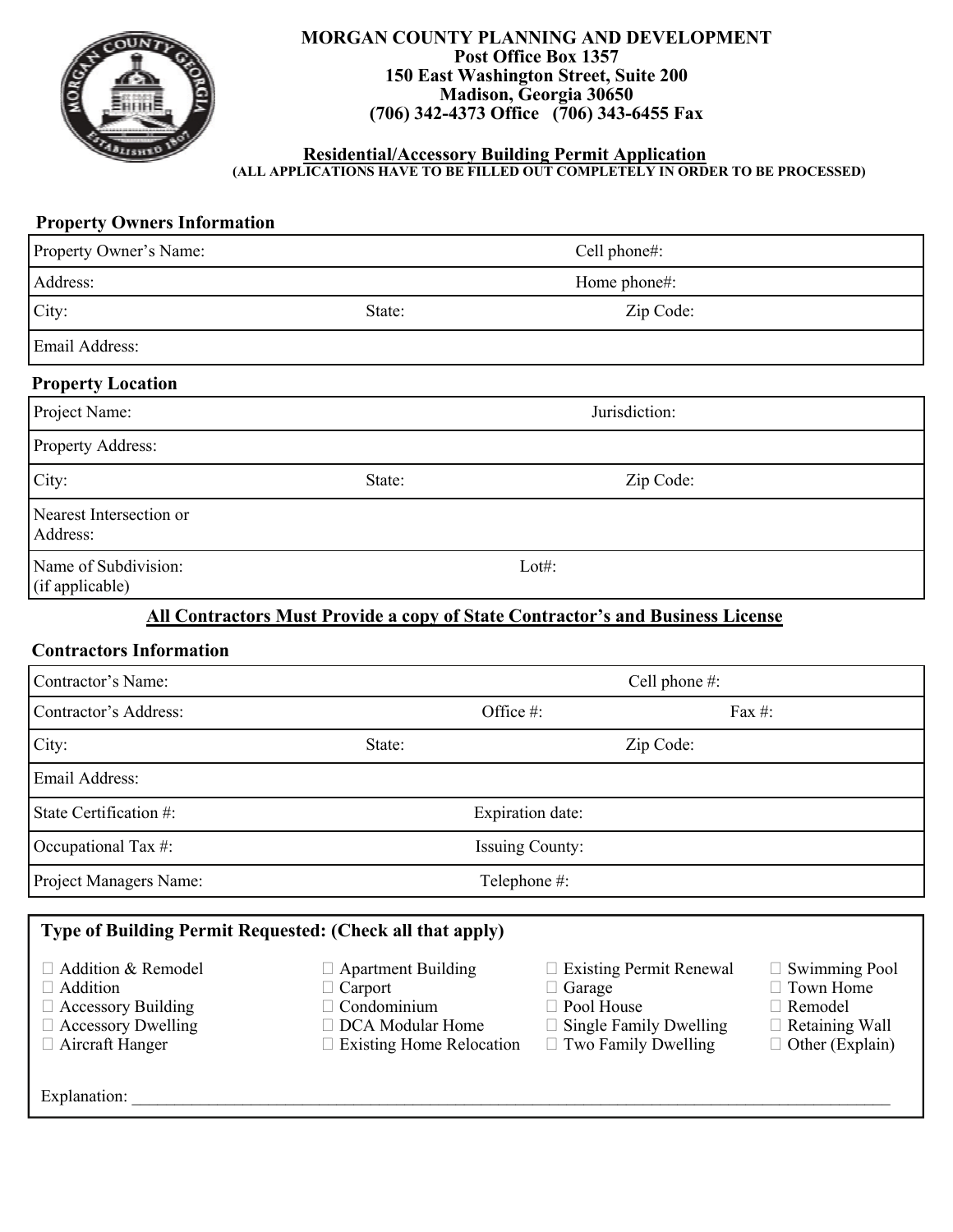| Building Information: (Please fill in all pertinent information)                                                                                                                                                                                                                                                                                 |  |  |  |  |  |  |
|--------------------------------------------------------------------------------------------------------------------------------------------------------------------------------------------------------------------------------------------------------------------------------------------------------------------------------------------------|--|--|--|--|--|--|
| Total cost of construction: \$                                                                                                                                                                                                                                                                                                                   |  |  |  |  |  |  |
| Structure will have: $\square$ Electrical $\square$ HVAC $\square$ Plumbing                                                                                                                                                                                                                                                                      |  |  |  |  |  |  |
|                                                                                                                                                                                                                                                                                                                                                  |  |  |  |  |  |  |
|                                                                                                                                                                                                                                                                                                                                                  |  |  |  |  |  |  |
|                                                                                                                                                                                                                                                                                                                                                  |  |  |  |  |  |  |
|                                                                                                                                                                                                                                                                                                                                                  |  |  |  |  |  |  |
| Living Quarters and/or Bathrooms: (if applicable)                                                                                                                                                                                                                                                                                                |  |  |  |  |  |  |
| Bedroom(s)<br>Half bathroom(s)<br>$\frac{1}{\sqrt{1-\frac{1}{c^2}}}$ Full bathroom(s)<br>$\frac{\ }{\ }$ Kitchen(s)<br>Total number of rooms<br>Office                                                                                                                                                                                           |  |  |  |  |  |  |
| Number of Units:<br>Number of Stories:                                                                                                                                                                                                                                                                                                           |  |  |  |  |  |  |
| <b>Foundation:</b><br>$\Box$ Basement $\Box$ Basement/Crawlspace $\Box$ Basement/Slab $\Box$ Crawlspace/Slab $\Box$ Monolithic Slab                                                                                                                                                                                                              |  |  |  |  |  |  |
| <b>Foundation Material:</b><br>$\Box$ Dirt $\Box$ Wood $\Box$ Poured Concrete $\Box$ Gravel/Stone $\Box$ Block $\Box$ Brick                                                                                                                                                                                                                      |  |  |  |  |  |  |
| <b>Structure Material/Support:</b><br>$\Box$ Wood $\Box$ Steel $\Box$ Concrete $\Box$ Block $\Box$ Brick $\Box$ Poles $\Box$ Combination                                                                                                                                                                                                         |  |  |  |  |  |  |
| <b>Exterior Materials/Covering: (Please check all that apply):</b><br>$\Box$ Aluminum Siding $\Box$ Brick $\Box$ Stone $\Box$ Block $\Box$ Concrete $\Box$ Hardi-Plank/Hardboard Siding $\Box$ Vinyl<br>$\Box$ Fiber Cement Siding $\Box$ Wood/Plywood Siding $\Box$ Metal $\Box$ Stucco/Masonry Veneer $\Box$ Particleboard Siding $\Box$ Other |  |  |  |  |  |  |
|                                                                                                                                                                                                                                                                                                                                                  |  |  |  |  |  |  |
| <b>Roof Construction:</b><br>$\Box$ Steel Truss $\Box$ Structural Steel $\Box$ Wood Truss $\Box$ Dimensional Lumber $\Box$ Engineered Lumber $\Box$ Heavy Timber<br>$\Box$ Steel Joist $\Box$ Combination                                                                                                                                        |  |  |  |  |  |  |
| <b>Roof Covering:</b><br>$\Box$ Asphalt/Fiberglass Shingles $\Box$ Concrete Tile $\Box$ Mineral-Surfaced Roll Roofing $\Box$ Wood Shingles/Shake<br>$\Box$ Metal Roof Panel $\Box$ Metal Roof Panel Shingle $\Box$ Single-ply Membrane Roof $\Box$ Slate $\Box$ Terracotta Tiles<br>$\Box$ Built up Roof Covering $\Box$ Other<br>Explain Other: |  |  |  |  |  |  |
| Number of Fireplaces: __________ Wood _________Gas<br>$\Box$ Insert $\Box$ Masonry $\Box$ Pre-fabricated $\Box$ Wood Stove                                                                                                                                                                                                                       |  |  |  |  |  |  |
| Garage:<br>$\Box$ Attached $\Box$ Carport $\Box$ Detached $\Box$ No Garage                                                                                                                                                                                                                                                                       |  |  |  |  |  |  |